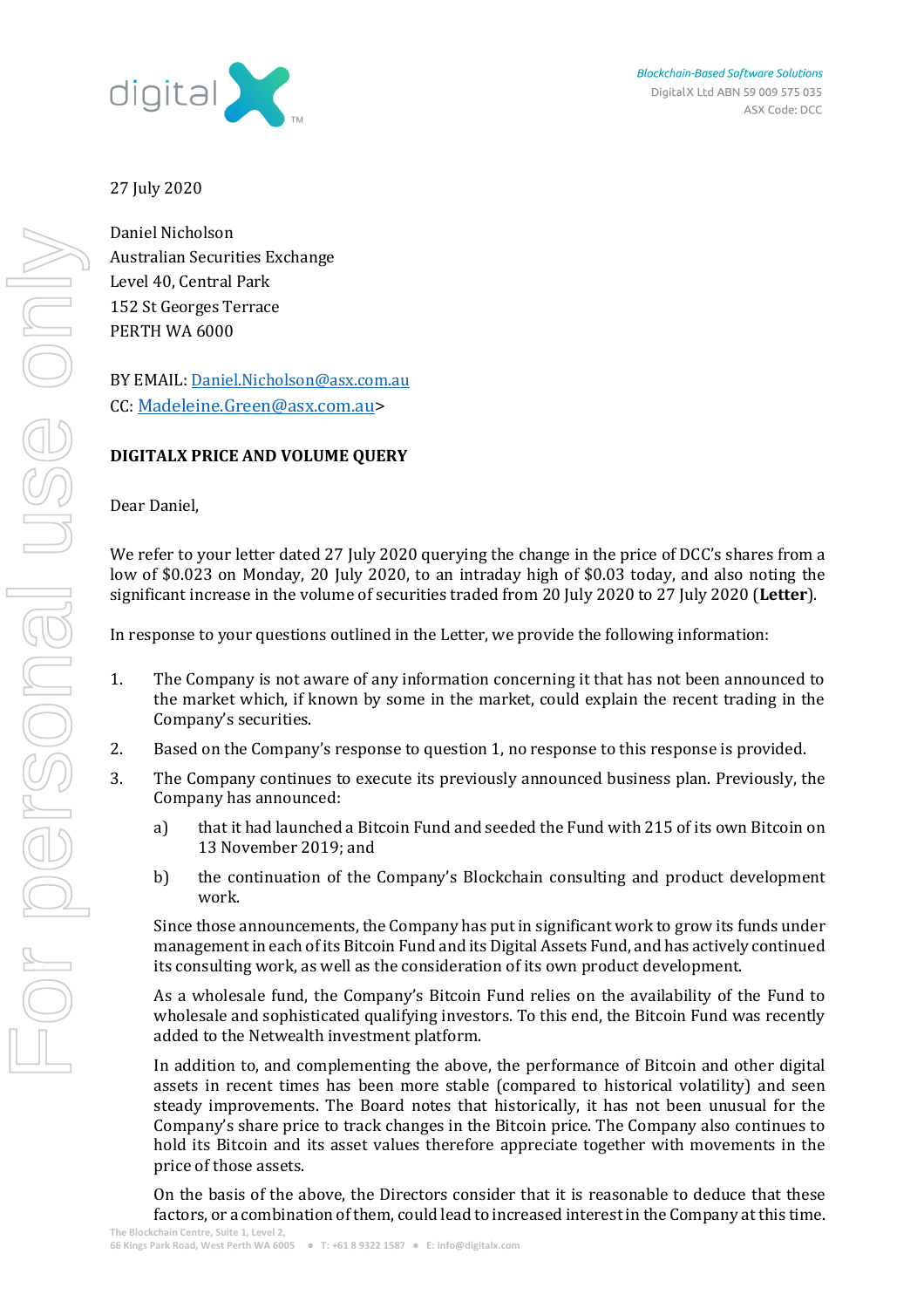- 4. The Company confirms it is in compliance with the Listing Rules, in particular Listing Rule 3.1.
- 5. I confirm that the questions above have been authorised and approved by the Board.

Please do not hesitate to contact me if further information is required.

Yours sincerely

(Jamon Cootes

Shannon Coates Company Secretary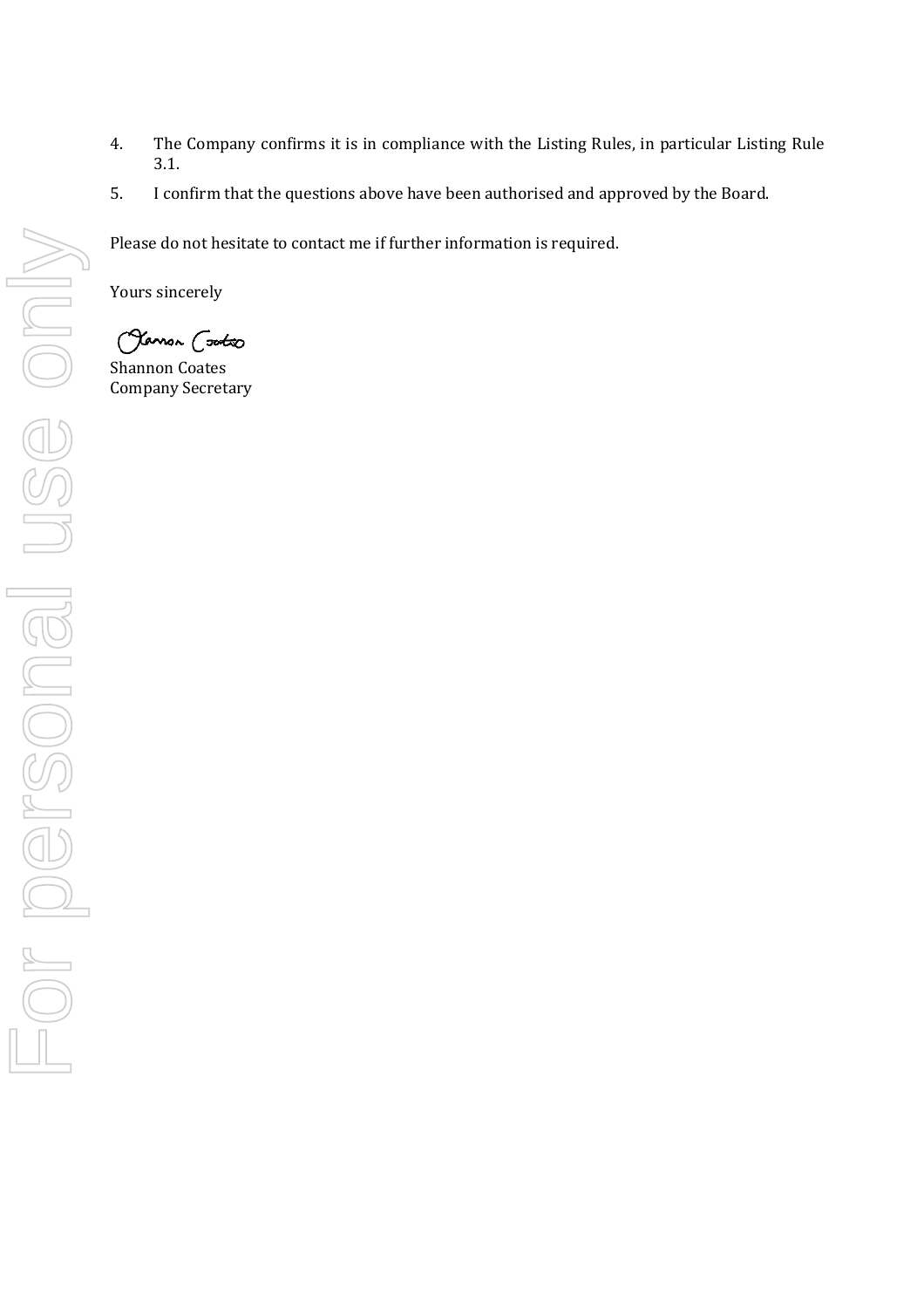

Reference: 20975

Ms Shannon Coates Company Secretary DigitalX Limited

By email

Dear Ms Coates

## **DigitalX Limited ('DCC'): Price and Volume - Query**

ASX refers to the following:

- A. The change in the price of DCC's securities from a low of \$0.023 on Monday, 20 July 2020, to an intraday high of \$0.03 at the time of writing, today.
- B. The significant increase in the volume of DCC's securities traded from 20 July 2020 to 27 July 2020.

## **Request for information**

In light of this, ASX asks DCC to respond separately to each of the following questions and requests for information:

- 1. Is DCC aware of any information concerning it that has not been announced to the market which, if known by some in the market, could explain the recent trading in its securities?
- 2. If the answer to question 1 is "yes".
	- (a) Is DCC relying on Listing Rule 3.1A not to announce that information under Listing Rule 3.1? Please note that the recent trading in DCC's securities would suggest to ASX that such information may have ceased to be confidential and therefore DCC may no longer be able to rely on Listing Rule 3.1A. Accordingly, if the answer to this question is "yes", you need to contact us immediately to discuss the situation.
	- (b) Can an announcement be made immediately? Please note, if the answer to this question is "no", you need to contact us immediately to discuss requesting a trading halt (see below).
	- (c) If an announcement cannot be made immediately, why not and when is it expected that an announcement will be made?
- 3. If the answer to question 1 is "no", is there any other explanation that DCC may have for the recent trading in its securities?
- 4. Please confirm that DCC is complying with the Listing Rules and, in particular, Listing Rule 3.1.
- 5. Please confirm that DCC's responses to the questions above have been authorised and approved under its published continuous disclosure policy or otherwise by its board or an officer of DCC with delegated authority from the board to respond to ASX on disclosure matters.

#### **When and where to send your response**

This request is made under Listing Rule 18.7. Your response is required as soon as reasonably possible and, in any event, by no later than **1:15 PM AWST Monday, 27 July 2020**. You should note that if the information requested by this letter is information required to be given to ASX under Listing Rule 3.1 and it does not fall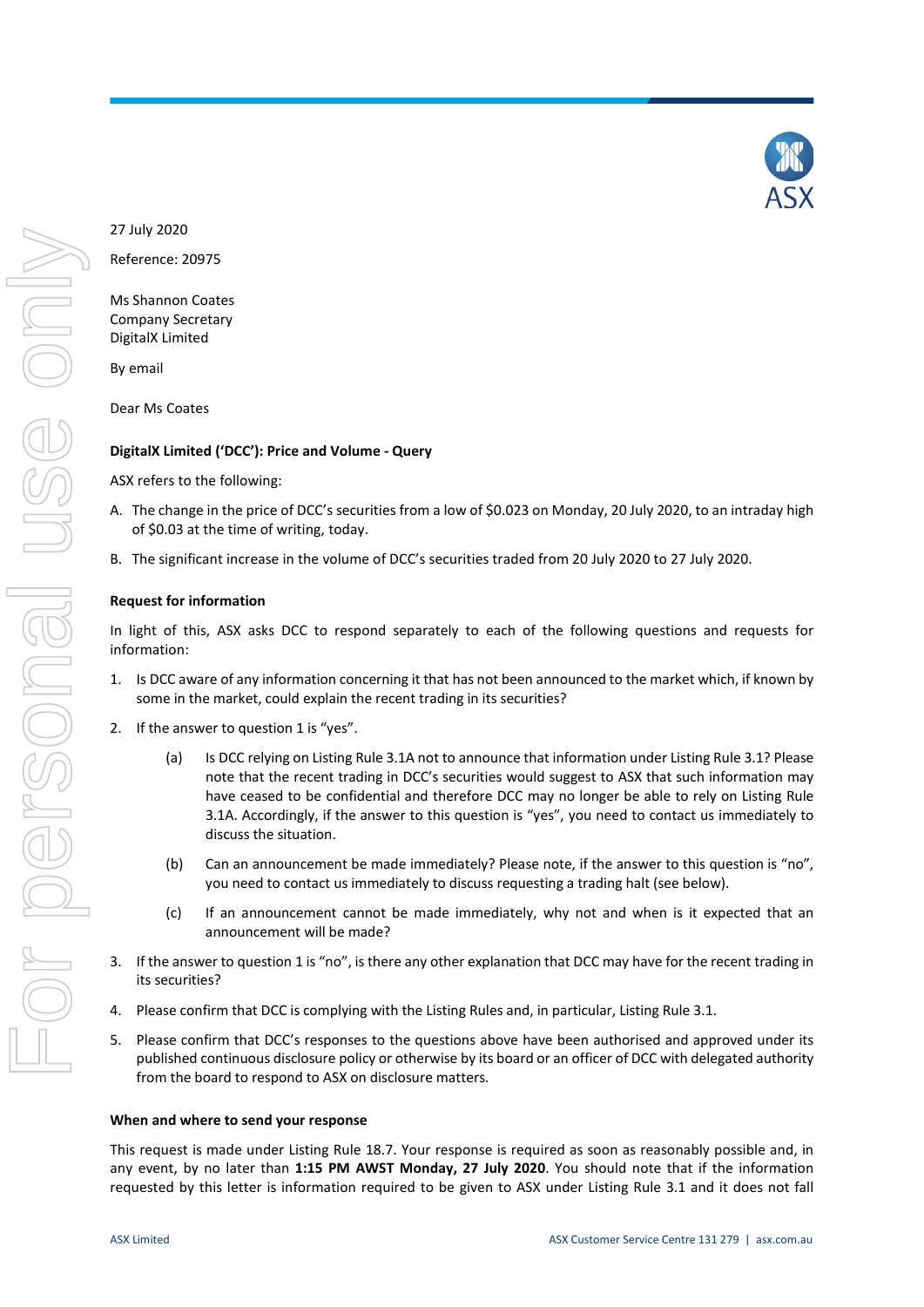within the exceptions mentioned in Listing Rule 3.1A, DCC's obligation is to disclose the information 'immediately'. This may require the information to be disclosed before the deadline set out in the previous paragraph and may require DCC to request a trading halt immediately.

Your response should be sent to me by e-mail at **ListingsCompliancePerth@asx.com.au**. It should not be sent directly to the ASX Market Announcements Office. This is to allow me to review your response to confirm that it is in a form appropriate for release to the market, before it is published on the ASX Market Announcements Platform.

#### **Trading halt**

If you are unable to respond to this letter by the time specified above, or if the answer to question 1 is "yes" and an announcement cannot be made immediately, you should discuss with us whether it is appropriate to request a trading halt in DCC's securities under Listing Rule 17.1. If you wish a trading halt, you must tell us:

- the reasons for the trading halt;
- how long you want the trading halt to last;
- the event you expect to happen that will end the trading halt;
- that you are not aware of any reason why the trading halt should not be granted; and
- any other information necessary to inform the market about the trading halt, or that we ask for.

We require the request for a trading halt to be in writing. The trading halt cannot extend past the commencement of normal trading on the second day after the day on which it is granted. You can find further information about trading halts in Guidance Note 16 *Trading Halts & Voluntary Suspensions*.

#### **Suspension**

If you are unable to respond to this letter by the time specified above, ASX will likely suspend trading in DCC's securities under Listing Rule 17.3.

#### **Listing Rules 3.1 and 3.1A**

In responding to this letter, you should have regard to DCC's obligations under Listing Rules 3.1 and 3.1A and also to Guidance Note 8 *Continuous Disclosure*: Listing Rules 3.1 – 3.1B. It should be noted that DCC's obligation to disclose information under Listing Rule 3.1 is not confined to, nor is it necessarily satisfied by, answering the questions set out in this letter.

#### **Release of correspondence between ASX and entity**

We reserve the right to release a copy of this letter, your reply and any other related correspondence between us to the market under Listing Rule 18.7A.